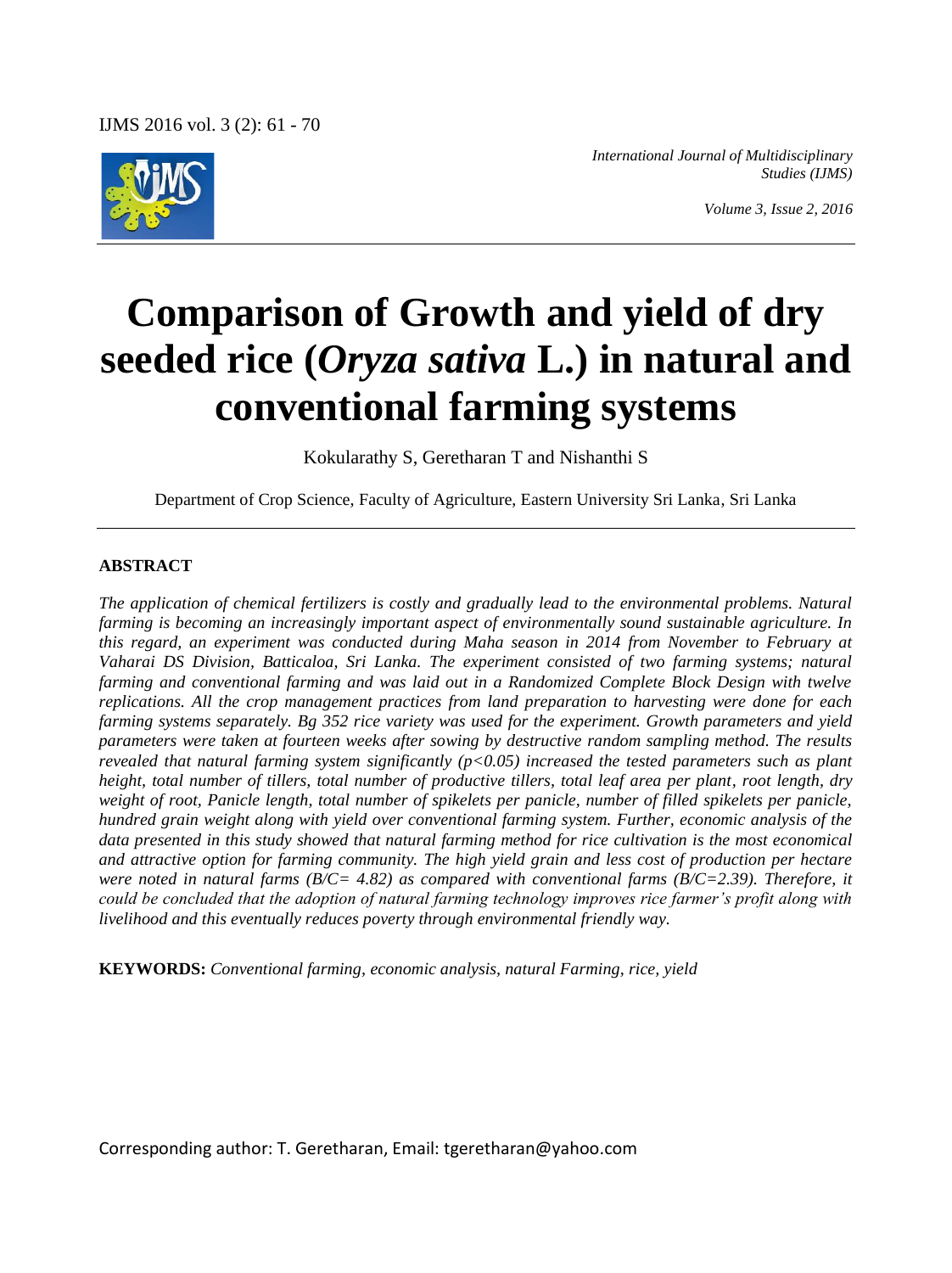# **1. INTRODUCTION**

The Sri Lankan national economy relies heavily on agriculture. 10.8 percent of Sri Lanka's national GDP relies on agriculture itself (CBSL, 2013), especially the cultivation of rice. Grown in 870,000 ha (34% of total cultivated land area), rice reflects the balance in the environment and the achievement in people that isn't seen by any other crop.

Rice is also immensely influential in the diets of Sri Lankans as 45% of the total calories and 40% of the total protein requirement is acquired through the consumption of rice. On a slightly broader spectrum, the per capita consumption of rice is around 100 kg per year, based on the relative prices of rice, bread, and wheat flour in that given year (DOA, 2015).

Because of intricacy of rice cultivation, many procedures are used on the crops to acquire the final product. This further leads to the use of chemicals, such as urea, which is the most popular form of nitrogen fertilizer (60-70%) used in Sri Lanka (NFS, 2012). Using pesticides on crops is effective in reducing pests and weeds, and therefore decreasing damages done to the rice crop, so Sri Lanka has become highly dependent on such pesticides.

In 2013, the WHO-UN concluded in a report that Sri Lanka was highest user of pesticides per hectare in the world (Daily FT, 2014). Before that, the year of 2008 saw over 430,000 MT of urea being imported into Sri Lanka and used in a straight or mixed form. The following year resulted in a total annual cost of Rs. 26,935 million for the subsidy program, with expenditure on such fertilizer imports coming in at Rs. 55,000 million (NFS, 2012).

The conventional farming method, which is very popular in Sri Lanka, has had some detrimental effects on the natural environment of the country. Issues such as deterioration in soil quality, loss of biodiversity, a declining arable cropping system, poor quality of the products, and the concerns with humans' health have all been relevant to the conventional farming method (Shaxson, 2006).

Even though the unfairness of agrochemicals in farming has led to pollution of the environment and food at a questionable quality level, the spread of organic rice production in Sri Lanka has been limited to certain marginalized areas in the past decade (Rodrigo, 2015). On a more positive note however, growing public awareness has led to other alternative solutions in Sri Lanka's approach with agrochemicals. Still, there is an exigency to bring upon the alternative farming sector and ensure that a substantial contribution is made through the alternative farming sector towards rice consumption in Sri Lanka.

Natural Farming (NF) recognizes the abundance of nature and utilizes indigenous resources for production. Its basic philosophy is to maximize the inborn potential of a life form and its harmony with the environment by not interfering with their growth and development or forcing the crops to yield more than what they can (Rohini, 2011).

Based on principles of combining all aspects of all living things, NF has come up with a solid, yet environmentally friendly method to practice farming. The NF has successful farming inputs that have been effective in the cultivation of crops, more so than approaches using fertilizers and pesticides. Instead of having the disastrous effects that partner up normally with commercial agriculture, the NF strives to nurture the environment than to hurt it (Rohini, 2011).

Along with the potential benefits of improved crop quality and safety (Giles, 2004), NF is an alternative method for conventional farming. The NF offers a solution to eradicate many of the problems of conventional farming as well as reducing environmental stress and increasing the quality of soil (Pulleman *et al*., 2003; Macilwain, 2004).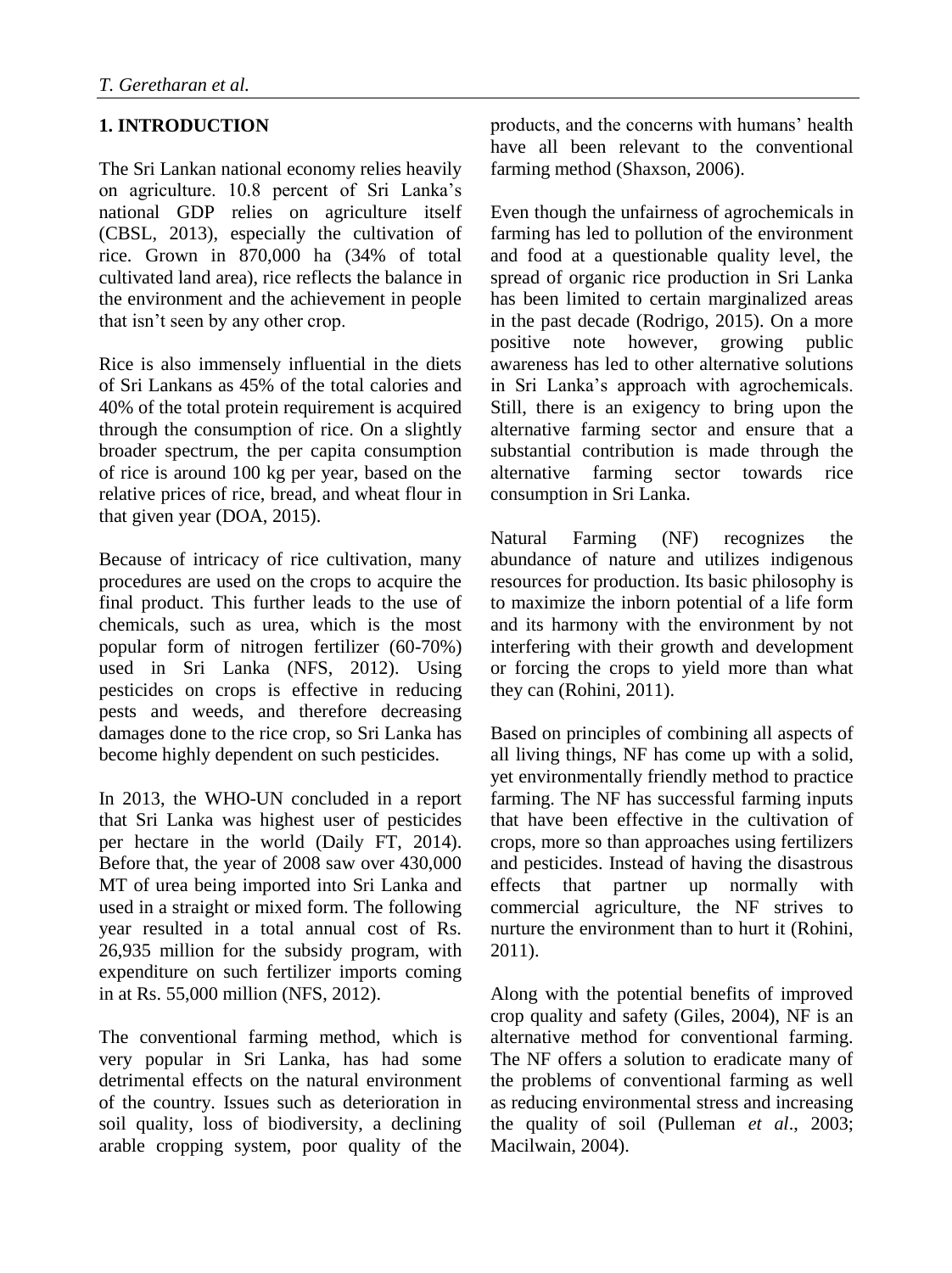With the goal of producing food without the involvement of synthetic "solutions" such as chemicals and fertilizers, NF relies upon tool such as, indigenous microorganisms but not excluding, crop rotations, crop residues, and animal wastes. Ultimately, NF is promoting biodiversity while enhancing the composition of the soil. Organic agriculture remains a topic in Sri Lanka without much public awareness. With only a few realizing the benefits of organic farming, consumer demand for organic farming also remained low. This research was designed to compare natural and conventional farming systems for rice in the aspects of product and feasibility, for there is a lack of research pertaining to the comparison of natural and conventional farming systems of rice production in Sri Lanka.

## **2. MATERIALS & METHODS**

The experiment was conducted at the farmers' field in Vaharai DS division in Batticaloa district of Sri Lanka during *Maha* season from November 2014 to February 2015.

## **2.1. Experimental Site:**

The research field belongs to the agro ecological region of low country dry zone in Sri Lanka. The mean annual rainfall ranges from 1600 mm to 1970 mm and temperature varies from 25 to 32  $^{\circ}$ C. The major soil type of the field is sandy regosol. Initially soil test was done to study the soil properties of research field. The results were as follows,

| Table 1. Chemical Properties of Research Field |
|------------------------------------------------|
| <b>Used For This Study</b>                     |

| Soil properties      | Values                             |
|----------------------|------------------------------------|
| Soil pH              | 7.9                                |
| <b>Total Nitrate</b> | $0.1$ ppm                          |
| Available Ca         | $13 \frac{\text{g}}{100 \text{g}}$ |
| Μg                   | $2.7$ g/ $100g$                    |

| K  | $260$ ppm  |
|----|------------|
| Fe | $0.39$ ppm |
| Mn | $0.75$ ppm |
| Cu | 3 ppm      |

### **2.2. Preparation of Indigenous Micro Organisms (IMOs):**

2.2.1. Fermented Plant Juice (FPJ):

Equal weight of plant parts such as Moringa leaves, banana stem, buds and moist leaves were chopped into small pieces about 3 to 5 cm. Jaggery was added at half of the total weight of ingredients. They were mixed and covered by porous cloth for two hours. After that it was transferred to a clay pot up to  $3/4<sup>th</sup>$ of its volume. Then a small stone was put in to the pot followed by it was covered and allowed to fermentation for five to ten days. After that it was filtered and stored in a glass bottle (Rohini, 2011).

## 2.2.2. Fermented Fruit Juice (FFJ):

One kg of fruits such as mango, banana and papaw were collected from locality and it was diced as much as quick and put in to the disinfected jar followed by 1.2 kg of chopped jaggery obtained from palm sap was added. After that it was stirred two to three times by wooden stick. Then it was covered by porous paper and allowed for fermentation for seven to ten days. Prepared juice was poured in to glass bottle and it was stored under shade (Rohini, 2011).

2.2.3. Fish Amino Acid (FAA):

One kg of fish trashes were collected and cut in to small pieces followed by 1 kg of jaggery was chopped and mixed with fish trashes in a clay pot. After that it was covered by mosquito net and allowed for fermentation for seven to ten days (Rohini, 2011).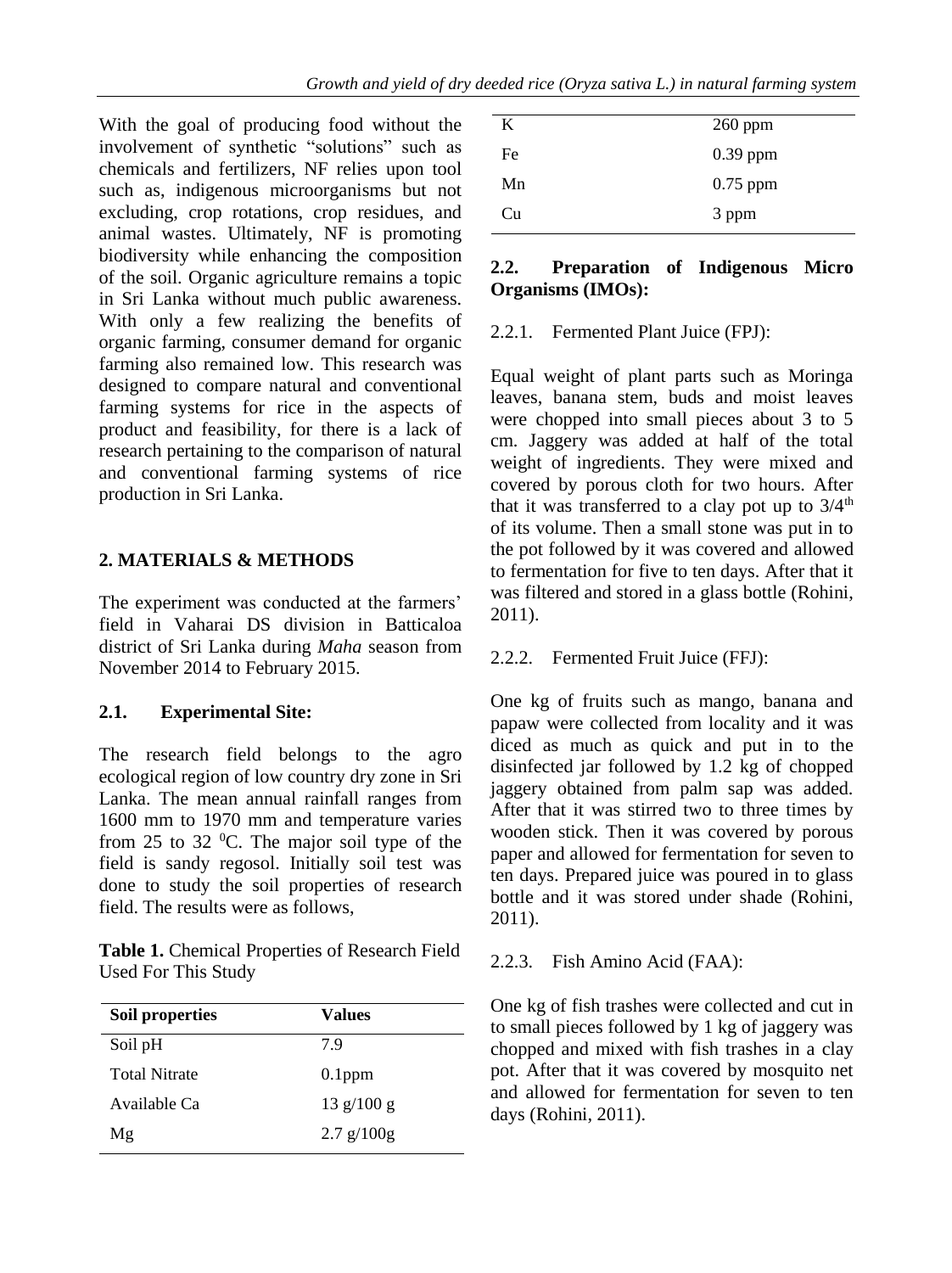2.2.4. Oriental Herbal Nutrients (OHN):

One kg of ginger or garlic or cinnamon and one kg of jaggery obtained from palm sap were mixed in a clay container and it was covered by paper. The fermentation process was finished nearly at the end of five days. After that the beer was added up to half of the pot. Finally it was filtered after ten days and stored in a glass bottle under shade (Rohini, 2011).

## 2.2.5. Water-soluble calcium phosphate (WS-CaPo):

Initially animal bones were boiled to rid of the fat and meat. Then One kg of charcoal was prepared from boiled animal bones. After that vinegar was poured in to the jar containing charcoal until no bubbles pot are formed. The mixture was kept for thirty days. Finally the end product was stored in a bottle (Rohini, 2011).

2.2.6. Water-Soluble Calcium (WS-Ca):

One kg of crushed egg shell was roasted and put in to the clay pot followed by vinegar was poured until all the egg shell immersed in to the vinegar. It was kept for three days to dissolve the entire egg shells. Finally it was stored in a glass bottle (Rohini, 2011).

2.2.7. Indigenous Microorganisms (IMO):

A wooden box of Length 21 inches, Width 8 inches, Height 4 inches was made with ½ an inch thickness wood. It was filled with steamed rice up to 3 inch height. Then wooden box was covered with white plain paper. This wooden box was placed under excavated pit with the dimension of 12 inches in length, 8 inches in width and 2 inches in depth.

The box was kept for 5 to 7 days. After 5 to 7 days box was removed from that pit and sugar and turmeric powders were added. After that it was covered by paper and allowed for another 10 days. End product was transferred and stored in a bottle (Rohini, 2011).

# **2.3. Experimental Design:**

The experiment consisted of two farming systems; natural farming and conventional farming and was laid out in a Randomized Complete Block Design with twelve replications. The experimental plot size was 25 square meter and each of the experimental plot had 5m alley path.

## **2.4. Crop management practices**:

## 2.4.1. Natural farming:

Initially two mild ploughs were done at one week interval. After that IMO, FFJ and FAA were added in to the soil as soil application with the dilution rate of 1:1000 at the time of planting. Two days after application, rice seeds (Bg 352) were sown at the seed rate of 300 kg/ha. The application of IMO to the soil was done four times during the experimental period from two weeks after sowing to up to fourteen weeks after sowing at four weeks interval. The WS-CaPo was applied to the soil as soil application at seven week after sowing of rice.

The Application of WS-Ca was done two times; seven and ten weeks after sowing of rice. Soil drenching of FPJ was done at two, five, eight and eleven weeks after sowing of rice crop. Weeding was done manually, at ten to fourteen days after sowing. Further, OHN mixture was applied at two, five, eleven and fourteen weeks after transplanting as pesticide to rice crops under natural farming system.

## 2.4.2. Conventional farming:

Firstly, two deep ploughs were performed at one week interval. Immediately after ploughing basal fertilizer application was done at the rate of 120 kg/ha of TSP, 20 kg/ha of K2O and 5 kg/ha of N. Remaining nitrogen was applied as topdressing at two weeks after sowing, five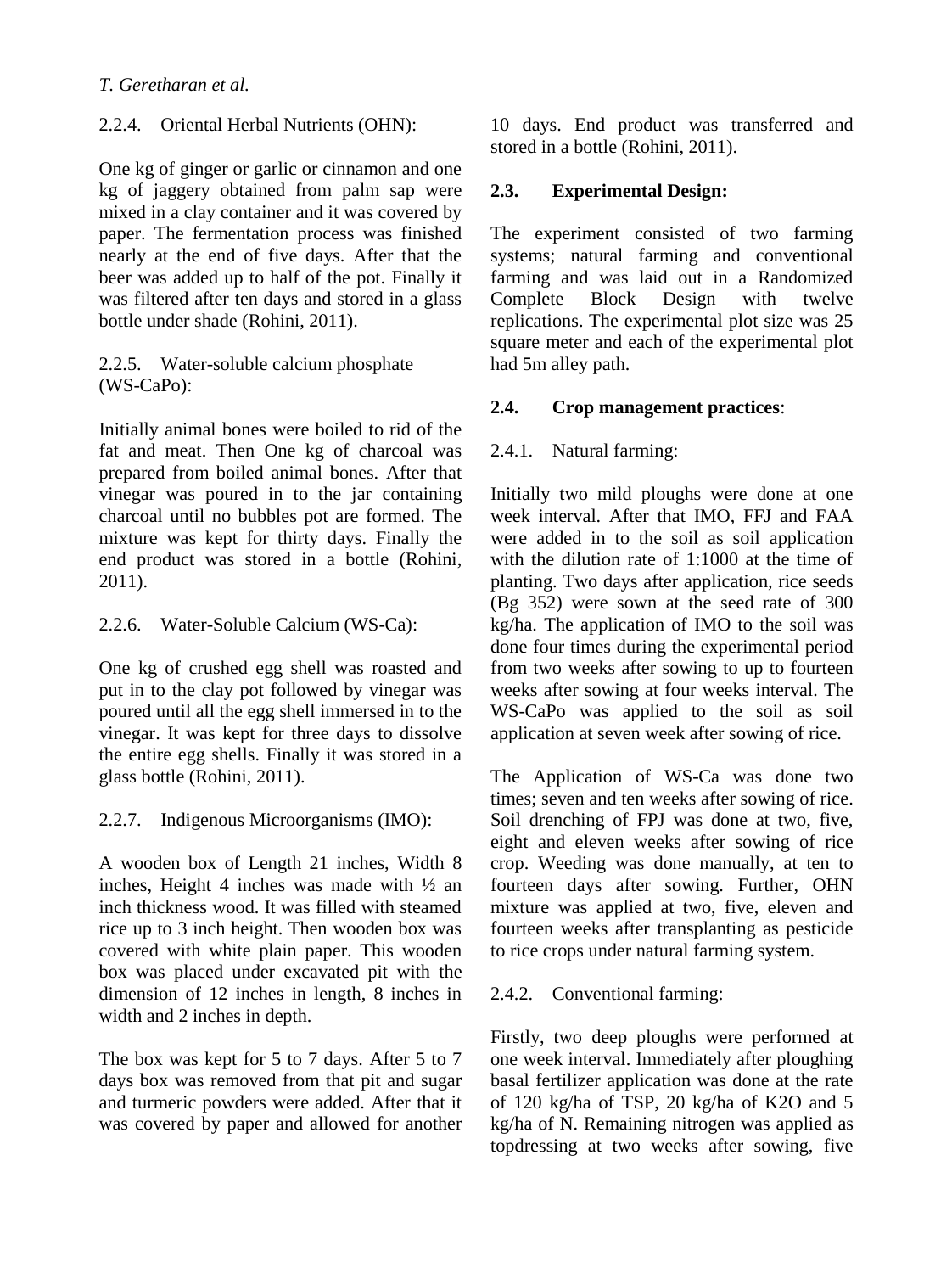weeks after sowing and at panicle initiation stage with the rate of 35 kg/ha, 55 kg/ha and 25 kg/ha respectively. Weeding was done chemically, at ten to fourteen days after sowing.

## **2.5. Measurements:**

Destructive random sampling method was used to collect the plants for further measurement. For that, the quadrate  $(1m^2 \text{ square frame})$  was thrown to the field and plants within the quadrate were uprooted. Sampling was done in this experiment at fourteen weeks after sowing.

Parameters such as plant height, total number of tillers per plant, number of productive tillers per plant, total leaf area per plant, Root length of rice, dry weight of root, panicle length, total number of spikelets per panicle, number of filled spikelets per panicle, hundred grain weight and yield per unit area. In addition, economical effectiveness was performed to both farming system separately. The economical effectiveness measurements of natural and conventional rice production were as follow:

Total variable cost (TVC) =  $\Sigma$  of cost of all variable inputs  $=$  cost of land preparation  $+$  cost of fertilizer + cost of human labour + cost of other inputs

Return above variable cost  $(RAVC) = Gross$ return – total variable cost (Where Gross return  $=$  returns from grain  $+$  return from straw)

Benefit cost ratio analysis  $(B/C \text{ ratio}) = \text{Gross}$ margin/Total variable cost.

## **2.6. Statistical Analysis:**

Prior to the detailed analysis, the data were tested normality. T test was carried out, to compare the growth and yield parameters of two farming system. "Minitab 14" statistical analytical package was used to analyze the data.

#### **3. RESULTS & DISCUSSION**

#### **3.1. Effect of Different Farming Systems on Vegetative Performances of Rice**

### 3.1.1. Plant height

The plant height is not a yield component in grain crops but it indicates the influence of various nutrients on plant metabolism.

**Table 2.** Effect of Different Farming System on Plant height of Rice

| <b>Farming</b>          | <b>Mean</b> | <b>T-</b> | P value |
|-------------------------|-------------|-----------|---------|
| systems                 | (cm)        | value     |         |
| <b>Natural Farming</b>  | 88.1        | 2.67      | P<0.05  |
| Conventional<br>farming | 75.40       |           |         |

Effect of different farming systems significantly influenced on plant height. Mean plant height of natural farming system was 88.1 cm. Natural farming had highest plant height compared with conventional farming. This may have resulted from the mineralization of nitrogen from organic materials through microbial activity.

Some microbiologists believe that the positive effects, usually observed at the early stages of plant growth, were caused by the production of small amounts of highly active growth promoting substances and not by fixation of large amounts of nitrogen (Gray & Williams, 1971).

3.1.2. Total Number of Tillers and Productive Tillers per plant

Tillering is an important trait for grain production and is thereby an important aspect of rice growth improvement. Production of total number of tillers and total number of productive tillers in rice plant were also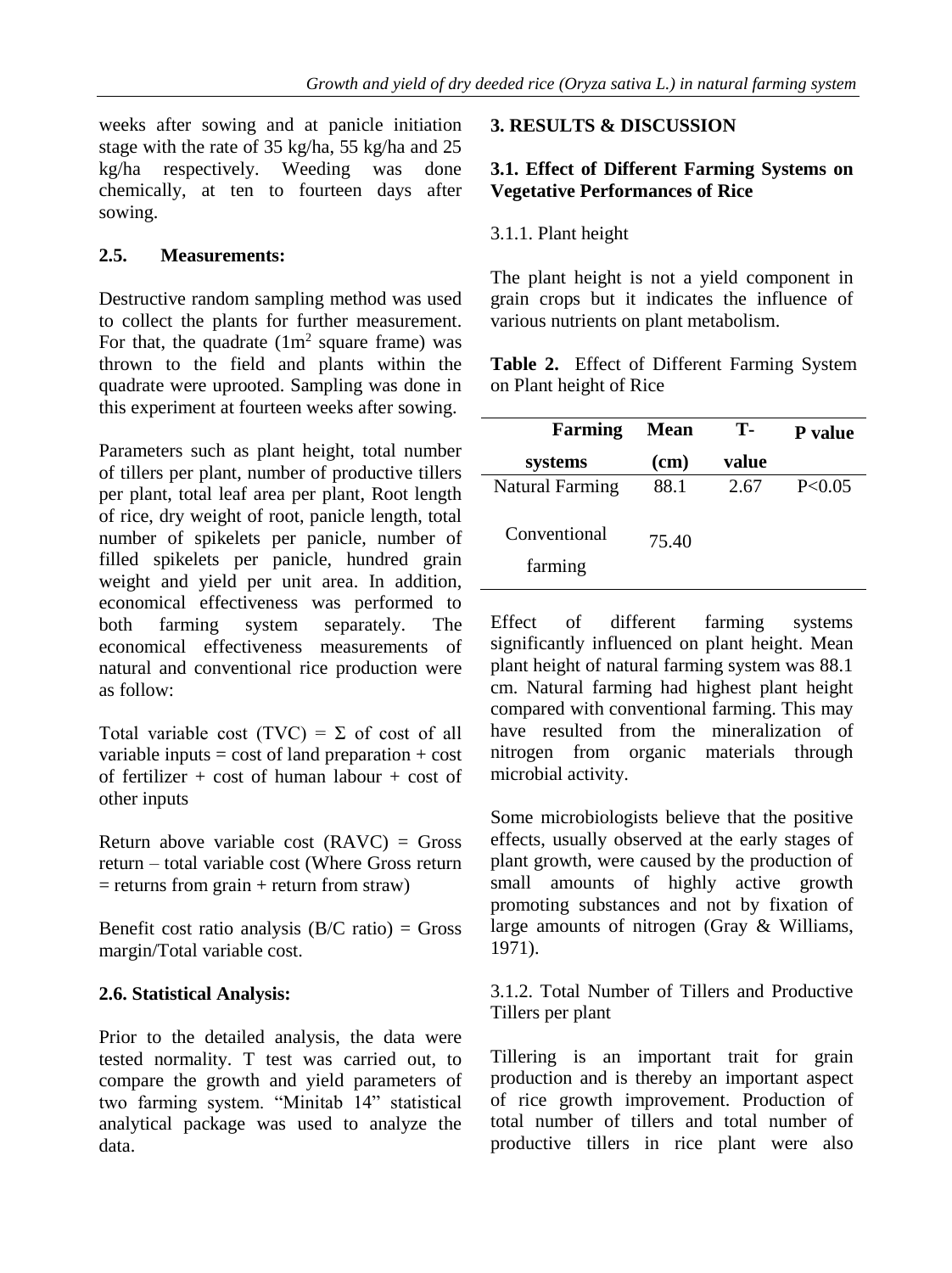influenced by different farming systems. Natural farming had highest total number of tillers per plant and total number of productive tillers per plant compared with conventional farming.

From this study it was observed that, application of inorganic fertilizers is not necessary to produce effective tillers if we can supplement it with organic manures. However, organic sources offer more balanced nutrition to the plants, especially micro nutrients which has caused better affectivity of tiller in plants grown in natural farming. This was supported by Ayoub (1999).

**Table 3.** Effect of Different Farming System on Total Number of Tillers and Total Number of Productive Tillers of Rice

| Farming<br>systems        | Total<br>number<br>of tillers<br>per | Total number of<br>productive tillers<br>per plant |
|---------------------------|--------------------------------------|----------------------------------------------------|
| <b>Natural</b><br>Farming | 9.11                                 | 8.43                                               |
| Conventional<br>farming   | 3.75                                 | 3.50                                               |
| T-Value                   | 3.63                                 | 4.15                                               |
| P-Value                   | P < 0.05                             | P < 0.05                                           |

The productivity of rice plant is greatly dependent on the number of productive tiller (tillers which bears panicle) rather than the total number of tillers. In present investigation maximum number of fertile tillers and spikelet per panicle were observed in natural farming. Hasanuzzaman *et al*., (2010) also reported similar results in rice.

#### 3.1.3. Total Leaf area per plant  $(cm<sup>2</sup>)$

Effect of different farming system significantly influences on leaf area. Natural farming had highest total leaf area per plant compared with conventional farming (Table 4). In case of any plant, leaves are important organs which have

an active role in photosynthesis. To achieve high yield maximization of leaf area is an important factor. In present investigation we found that natural farming significantly increased the flag leaf length over conventional farming. Similar findings are reported by Hasanuzzaman *et al*. (2010).

#### 3.1.4. Root length (cm)

Root growth is a very good indicator of the efficiency of the treatments applied in studying the plant growth. The maximum root length (17 cm) was observed in natural farming system. The differences in root length may be attributed to the improved soil chemical and physical conditions and better nutrient availability (Oussible *et al*., 1992).

#### 3.1.5. Dry weight of root (g)

Effect of different farming system significantly  $(p<0.05)$  influenced on dry weight of root. The highest dry weight of root recorded in natural farming system. Fageria & Baligar (2005), and Fageria (2009) reported that N fertilization improved dry weight of root in crop plants, including upland rice. The positive effect of N on root dry matter has been previously documented (Fageria, 2008).

**Table 4.** Effect of Different Farming System on Leaf Area per Plant, Root Length and dry weight of root of Rice

| Farming<br>systems | Leaf<br>area<br>per<br>plant<br>$\text{cm}^2$ | <b>Root</b><br>length<br>(cm) | Dry weight<br>of root $(g)$ |
|--------------------|-----------------------------------------------|-------------------------------|-----------------------------|
| Natural            | 603                                           | 17.25                         | 12.72                       |
| Farming            |                                               |                               |                             |
| Conventional       | 278                                           | 12.19                         | 4.10                        |
| farming            |                                               |                               |                             |
| T-Value            | 2.81                                          | 4.81                          | 5.54                        |
| P-Value            | P < 0.05                                      | P < 0.05                      | P < 0.05                    |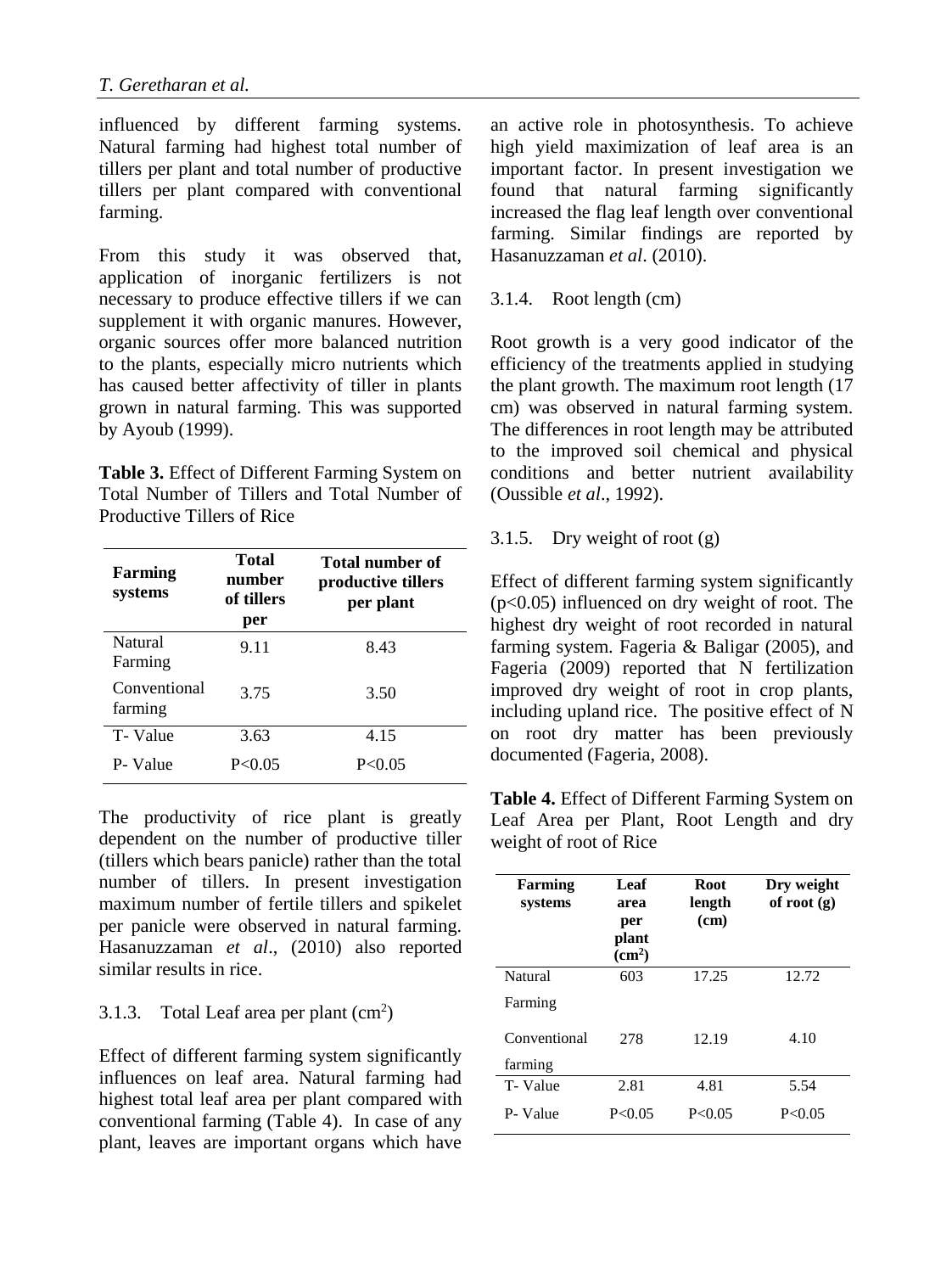#### **3.2. Effect of Different Farming Systems on Reproductive Performances of Rice**

## 3.2.1. Panicle length (cm)

Panicle length was significantly influenced by the different cultivation systems which are presented in Table 5. Under natural farming condition the highest panicle length (21.49 cm) was found. Hossain (2008) observed that the cultivars Kataribhog & Badshabhog produced 21.13 and 20.61 cm panicle length under green manuring conditions (15 t/ha).

**Table 5.** Effect of Different Farming System on Panicle Length, Total Number of Spikelets per Panicle, Total Number of Filled Spikelets for Panicle of Rice

| Farming<br>systems | Panicle<br>length<br>(cm) | <b>Total</b><br>Number of<br>Spikelet's<br>per Panicle | <b>Total Number</b><br>of Filled<br>Spikelet's for<br>Panicle |
|--------------------|---------------------------|--------------------------------------------------------|---------------------------------------------------------------|
| Natural            | 21.49                     | 145.5                                                  | 106.6                                                         |
| Farming            |                           |                                                        |                                                               |
| Convention         | 17.93                     | 94.2                                                   | 66.4                                                          |
| al farming         |                           |                                                        |                                                               |
| T-Value            | 5.33                      | 4.01                                                   | 3.71                                                          |
| P-Value            | P < 0.05                  | P < 0.05                                               | P < 0.05                                                      |

## 3.2.2. Total number of spikelets per panicle

Effect of different farming system significantly influence on total number of spikelets per panicle. Natural farming had higher total number of spikelets per panicle compared to conventional farming. These results support the findings of Hussain *et al*. (1999) who reported that increase in wheat and rice grain yield when EM application was carried out in combination with farmyard manure or mineral NPK .The higher grain yield in the present and earlier studies, when EM was applied in combination with organic matters, can be attributed largely to the activity of the introduced beneficial microorganisms, which enhanced the

decomposition of organic materials and the release of nutrients for plant uptake. This may be the reason to increased total number of spikelets per plant.

3.2.3. Number of filled spikelets per panicle

Effect of different farming system significantly (p<0.05) influenced on number of filled spikelets per panicle. Mean Number of filled spikelets per panicle of natural faming system was 106.6. Natural farming had highest number of filled spikelets per panicle compared to conventional farming. Higa *et al.*, 2000 who reported the useful substances produced by these bacteria include amino acids, polysaccharides, nucleic acids, bioactive substances, and sugars, all of which promote plant growth and development. The metabolites are absorbed directly by plants. This might be the reason to increased number of filled spikelets in natural farming system.

## 3.2.4. Hundred seed weight (g)

Effect of different farming system significantly influenced on hundred seed weight. Mean hundred seed weight of natural faming system was 2.713 g. Natural farming had higher hundred seed weight compared to conventional farming. Mayint (1994) reported that application of green manure as organic amendments increases the yield component in rice plants.

# 3.2.5. Yield  $(g/m^2)$

Effect of different farming system significantly influenced on yield of rice. Mean yield of natural faming system was  $601.5$  g/m<sup>2</sup>. Natural farming had highest yield compared to conventional farming.

Higa *et al.*, 2000; Hussain *et al*., 2002 reported microorganisms in EM improve crop health and yield by increasing photosynthesis, producing bioactive substances such as hormones and enzymes, accelerating decomposition of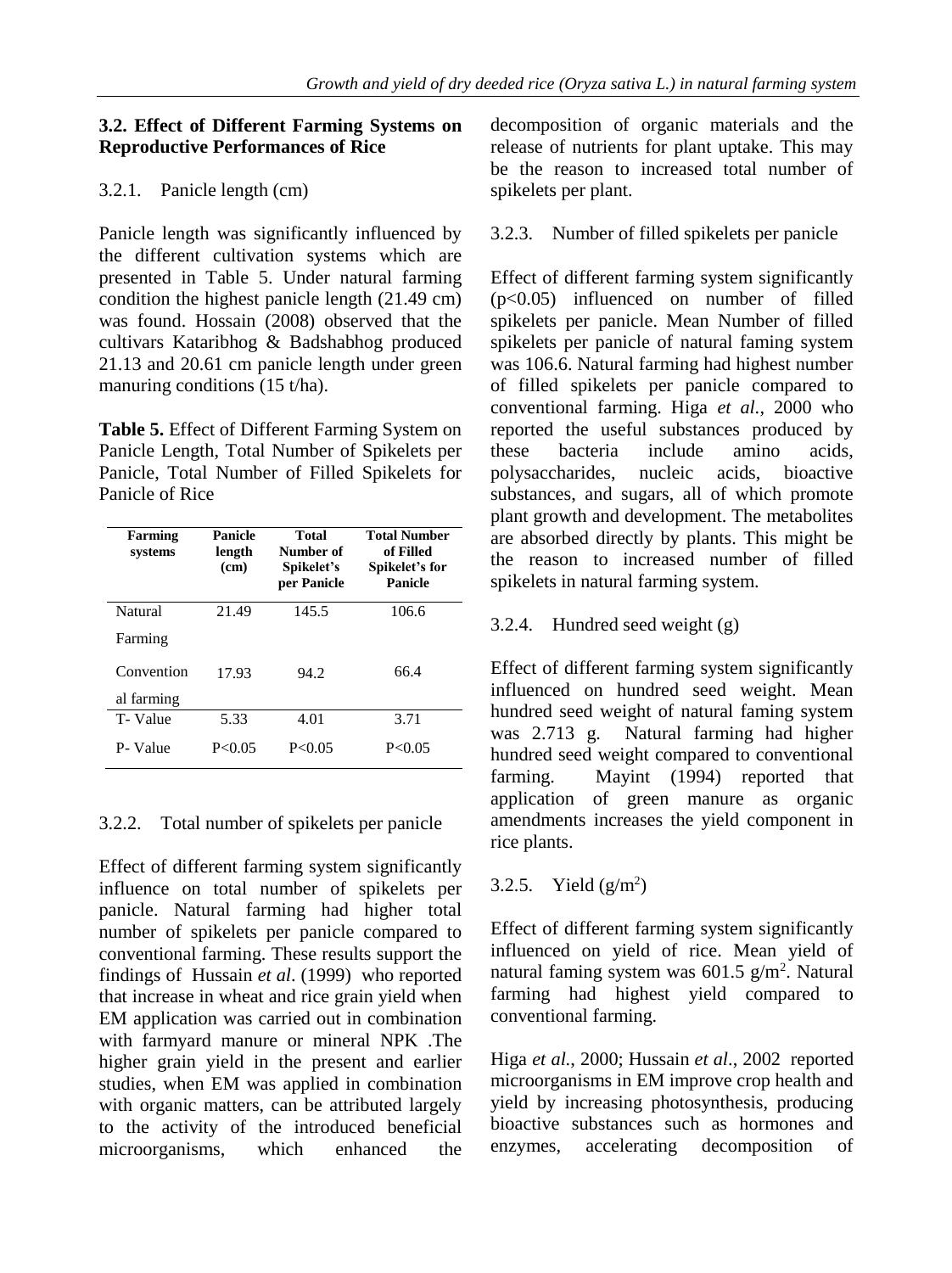organic materials and controlling soil-borne diseases. Higa *et al.*, 2000; also reported the useful substances produced by these bacteria include amino acids, polysaccharides, nucleic acids, bioactive substances, and sugars, all of which promote plant growth and development. The metabolites developed by these microbes are absorbed directly by plants. This may be the reason to increased rice yield in natural farming system.

**Table 6.** Effect of Different Farming System on Hundred Grain weight and Yield of Rice

| <b>Farming systems</b> | <b>Hundred</b><br>grain<br>weight<br>$\left( \mathbf{g} \right)$ | Yield<br>$(g/m^2)$ |
|------------------------|------------------------------------------------------------------|--------------------|
| <b>Natural Farming</b> | 2.713                                                            | 601.500            |
| Conventional farming   | 1.928                                                            | 459.000            |
| T-Value                | 4.84                                                             | 3.46               |
| P-Value                | P < 0.05                                                         | P < 0.05           |

#### **3.3. Economic analysis of different Farming Systems**

Total cost was Rs.39,893.06/ha in the natural farming system, significantly lower than that of Rs.62,000.00/ha in conventional farming system. Gross margins were Rs. 192,464/ha in the natural farming system, significantly higher than that of Rs. 146,880/ha in conventional farming systems.

Benefit-cost analysis calculated shows that natural farming was economically the most feasible  $(B/C= 4.82)$  and attractive option as compared to conventional farming (B/C=2.36) for farming community. Chaudhary *et al*., 2002 and Singh, *et al*, 2002 also used benefit cost ratio to determine viability of zero tillage and their findings are in full agreement with the present results of the bread-up of total cost of production in rupees per hectare, farmers were investing significantly less on land preparation

and fertilizer cost per hectare, which is major source of reduced working cost in zero tillage as compared to conventional farming of rice.

**Table 7.** B/C ratio of production of Rice under Different Farming Systems (Rs/ha)

| <b>Attributes</b>                             | <b>Natural</b><br>farming | <b>Conventional</b><br>farming |
|-----------------------------------------------|---------------------------|--------------------------------|
| Seed Cost<br>(Rs/ha)                          | 10 500.00                 | 10 500.00                      |
| Cost of<br>Ploughings<br>(Rs/ha)              | 5000.00                   | 12 500.00                      |
| Liquid solution<br>cost (Rs/ha)               | 3 939.00                  |                                |
| <b>IMO</b> cost<br>(Rs/ha)                    | 5454.00                   |                                |
| <b>Fertilizer Cost</b><br>(Rs/ha)             |                           | 6 000.00                       |
| Chemical cost<br>(Rs/ha)                      |                           | 18 000.00                      |
| Harvesting cost<br>(Rs/ha)                    | 15 000.00                 | 15 000.00                      |
| Yield in kg per<br>hectare                    | 6 014.50                  | 4 590.00                       |
| Total cost of<br>production in<br>(Rs/ha)     | 39 893.06                 | 62 000                         |
| <b>Gross Margins</b><br>in Rs. Per<br>hectare | 192 464.00                | 146 880.00                     |
| <b>Benefit</b><br>cost<br>ratio               | 4.82                      | 2.36                           |

#### **4. CONCLUSIONS**

Findings of the experiment showed that natural farming system have a significant influence on growth and productivity of rice. Further, benefit-cost analysis calculated displays that natural farming system is economically the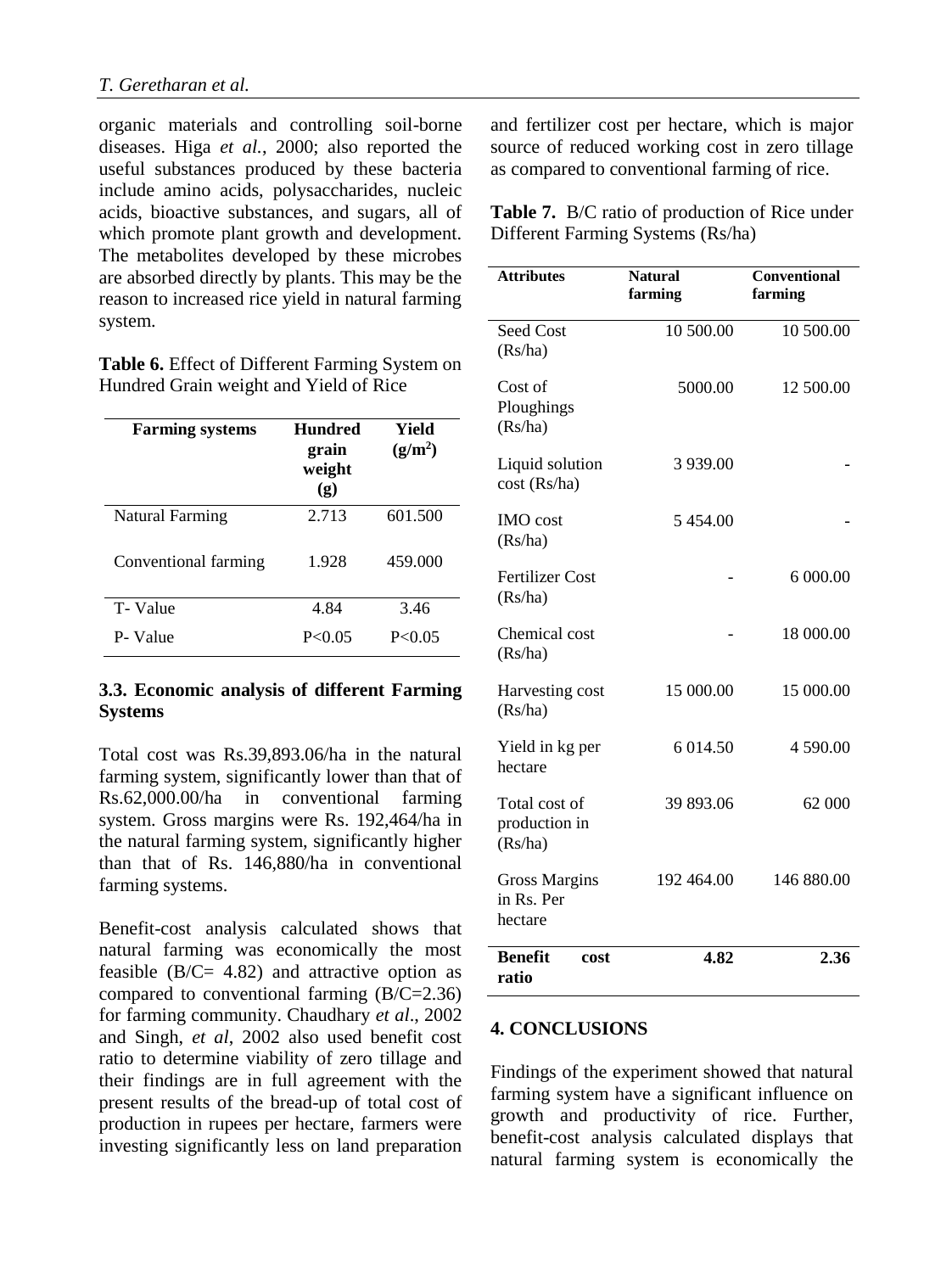most feasible  $(B/C = 4.82)$  and attractive option as compared to conventional (B/C=2.36) for farming community.

Therefore it can be concluded that the use of natural farming is an ecofriendly technique is probably one of the best ways to increase production of the rice crop and also for the reduction of cost of production of rice crop per hectare. It is needed to repeat same experiment for *yala* season is recommended in order to confirm the present findings.

#### **REFERENCES**

AYOUB AT. Fertilizer and environment. Nutr Cycl Agroecosys. 1999; 55: 117-121.

CBSL. Summary of the Annual Report 2013 of the Central Bank of Sri Lanka. Available in http://www.news.lk/news/sri-lanka/item /281 summary-of-the-annual-report-2013-of-thecentral-bank-of-sri-lanka. Accessed on 20th May 2015.

CHAUDHARY MA, GILL MA, KAHLOWN MA & PR. HOBB S. Evaluation of Resource Conservation Technologies in Rice-Wheat System of Pakistan. Council of Research in Water Resources. P.O. Box 1849, Islamabad - Pakistan 2002;1: 13-15.

DAILYFT. Sri Lanka develops Biofilm to come out of current chemical loop.2014. http://www.ft.lk/2014/04/10/sri-lanka-develops -biofilm-to-come-out-of-current-chemical-loop. Accessed 20 May 2015.

DOA. Crop recommendation. 2015. Available in http://www.doa.gov.lk /index.php/en/croprecommendations/808. Accessed on  $30<sup>th</sup>$  May, 2015.

FAGERIA NK. The use of nutrients in crop plants. New York: CRC Press.2008; doi: 10.1201/9781420075113.ch2.

FAGERIA NK & BALIGAR VC. Enhancing nitrogen use efficiency in crop plants. Adv Agron. 2005;88: 97-185.

GILES J. Is organic food better for us. Nat. (Lond.). 2004;428: 796-797.

GRAY TRG & WILLIAMS ST. Soil Microorganisms. Longman Group Limited, London. 1971.

HASANUZZAMAN M, AHAMED KU, RAHMATULLAH NM, AKHTER N, NAHAR K & RAHMAN ML. Plant growth characters and productivity of wetland rice (*Oryza sativa* L.) as affected by application of different manures. Emir. J. Food Agric. 2010; 22(1): 46.

HIGA T. EM technology. EM world J. 2000;  $1: 1-6.$ 

HUSSAIN T, JAVAID T, PARR JF, JILANI G & HAQ MA. Rice and wheat production in Pakistan with effective microorganisms. Am. J. Altern. Agric.1999; 14: 30-36.

HUSSAIN T, ANJUM AD & TAHIR J. Technology of beneficial microorganisms. Nat. farm. Enviorn. 2002; 3: 1-14.

MACILWAIN C. Is organic farming better for the environment. Nat (Lond.). 2004; 428: 797- 798.

MYINT CC. Effect of organic amendments and EM on rice production in Myanmar. In Proceedings of the Second International Conference on Kyusei Nature Farming. US Department of Agriculture, Washington, DC, USA. 1994: 82-90.

NFS. Fertilizer information. National fertilizer Secretariat. Ministry of Agrarian Development and Wildlife. 2012; 51-53.

OUSSIBLE M, CROOKSTAN RK & LARSON WE. Subsurface compaction reduces